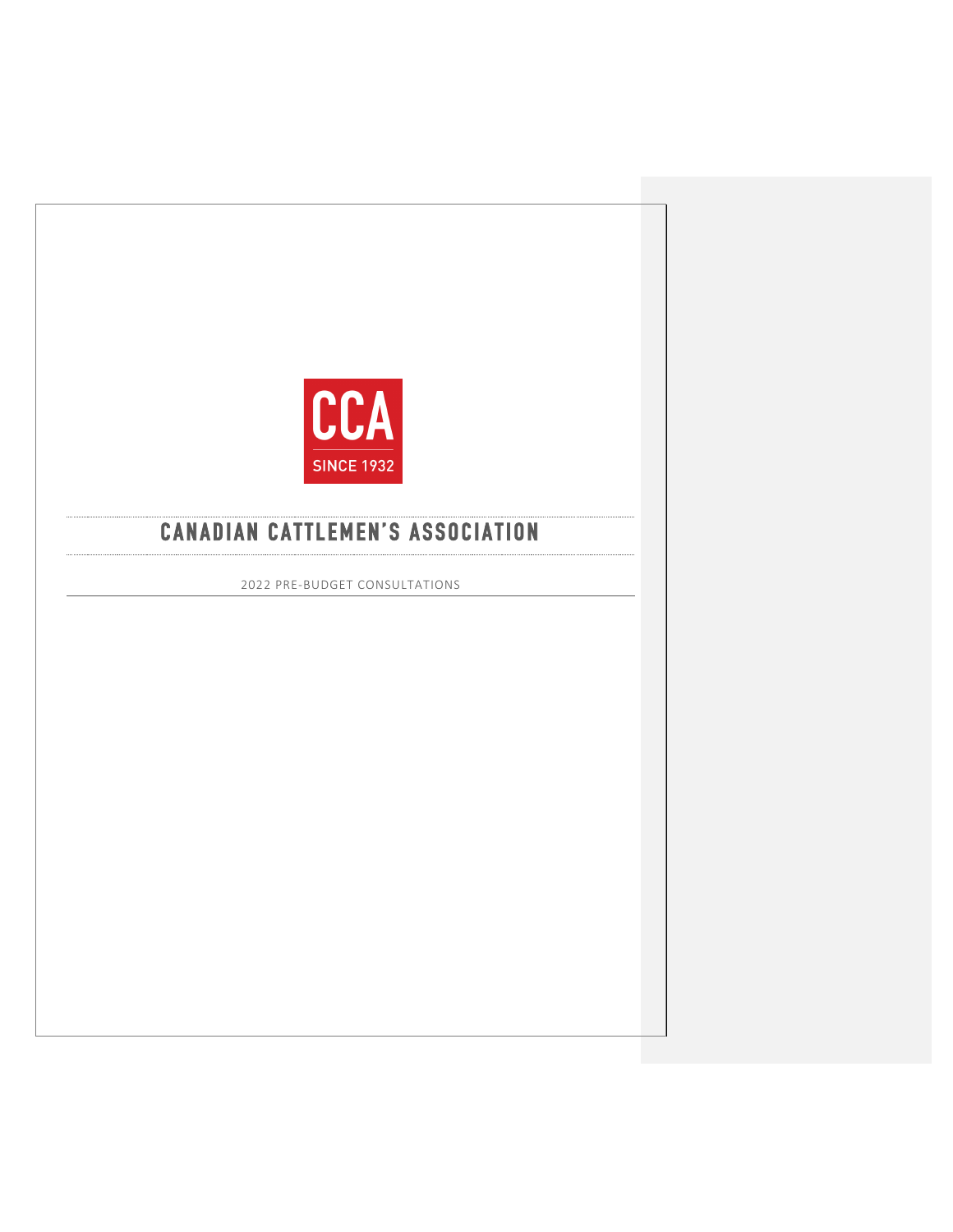#### RECOMMENDATIONS

- 1. Through investing in nature based solutions, recognize the beef sector as key partners in fighting climate change and enhancing biodiversity.
- 2. Increase the capacity and efficiency of beef trade potential through:
	- a. expansion of CPTPP, negotiating a permanent free trade agreement with the UK, and exploration of new markets;
	- b. optimizing CETA access, including compensation where beef trade imbalances cannot be rectified;
	- c. attaining increased technical access for a broader array of beef products in Asian markets; and
	- d. enhance trade resources to enable the timely optimization of current trade agreements.
- 3. Enhance the economic resiliency of the Canadian beef industry through enhancements to risk management programs, adequet processing capacity and increasing labour availability.
- 4. Invest in long-term science and innovation funding and strengthen AAFC's internal high risk discovery research capacity.
- 5. Develop stable funding for national animal health and disease surveillance.
- 6. Strengthen Canada's ability to respond and proactively address animal health through the creation of a national Foot and Mouth Disease vaccine bank.
- 7. Build strong rural communities through infrastructure investments.

#### **Commented [JB1]:** Make sure final order of Recommendations matches the specifics.

1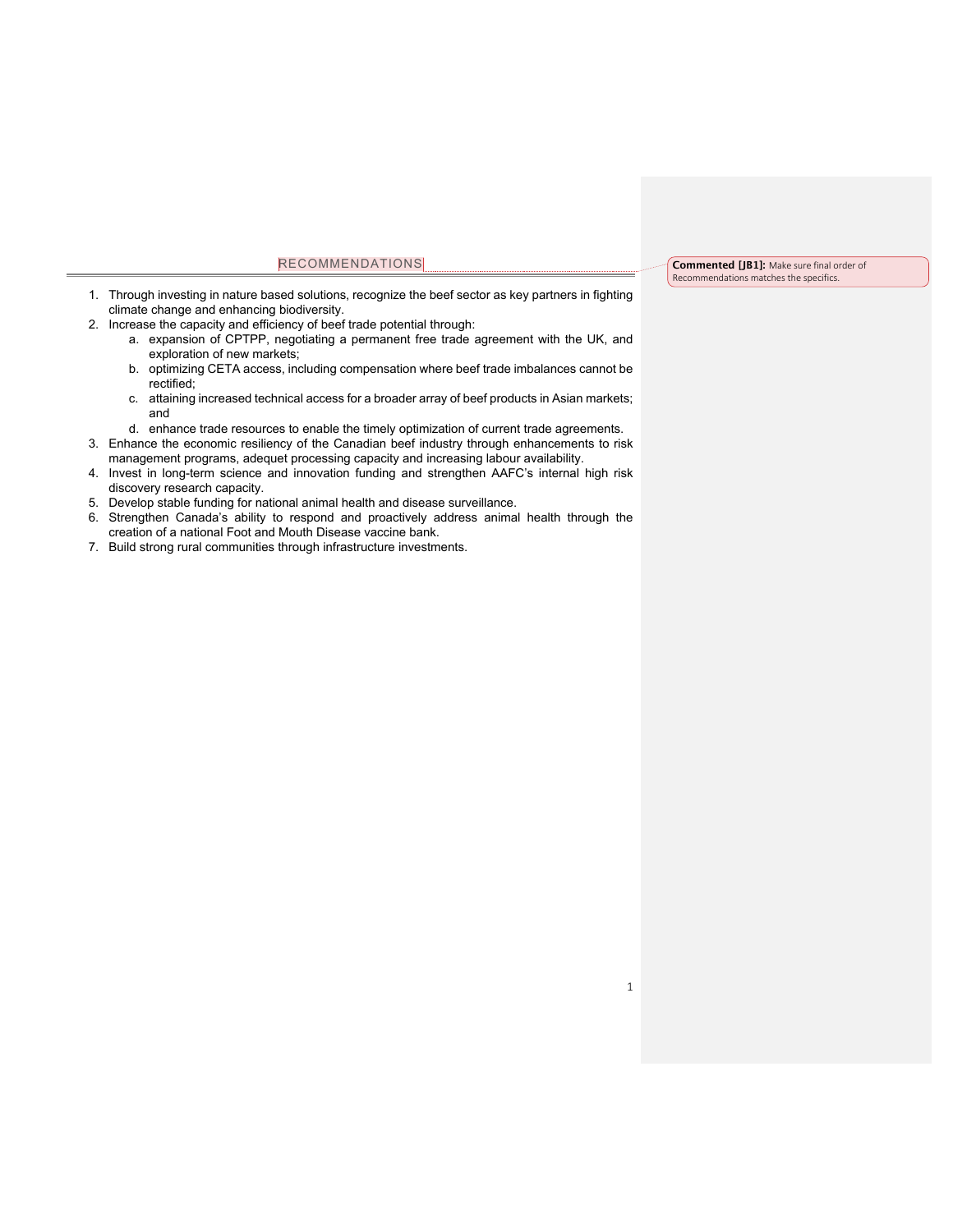#### INTRODUCTION

As the Government of Canada looks beyond the pandemic to economic recovery, Canada's beef producers are positioned to deliver on the government's shared priorities of both economic recovery and environmental sustainability. In 2020, despite signficiant COVID-19 challenges, the Canadian beef sector had a 5<sup>th</sup> year of achieving record exports with significant growth on the horizon positioning our sector as a key net contributor to the stability and growth for the Canadian economy. The beef industry is one of Canada's largest agriculture sector contributing \$21.8 billion to GDP and supporting 347,672 full-time equivalent jobs.

Canada's beef producers have a unique ability to provide significant environmental services. While largely unrecognized, Canada's beef industry is the single largest Canadian protector of the quickly disappearing grassland ecosystem, an iconic and important Canadian ecosystem storing 1.5 billion tonnes of carbon. Through responsible stewardship of Canada's natural resources, the Canadian beef industry will continue to contribute to the growth of Canada's green economy.

ENVIRONMENT A recent report by Nature United, with 16 other research institutions, showed that Natural Climate Solutions can reduce Canada's emissions by up to 78 megatonnes of CO2e annually and that grassland conservation and mangement represents the largest opportunity for 2030. To build on this opportunity, the beef industry has grown partnerships with the environmental community in recent years to deliver collaborative solutions that increase biodiversity, enhance carbon storage, build flood and drought resiliency amoungst other environmental benefits. Examples of these types of agri-environmental collaborations include work being completed include:

- MultiSAR and ALUS that work partner with farmers and ranchers to restore and enhance species habitat on farms and ranches;
- Ducks Unlimited which partnered with Cargill and McDonald's to conserve 125,000 acres;
- The Canadian Roundtable for Sustainable Beef (CRSB) that enables the sales of certified sustainable beef into the marketplace.

CCA with industry and environmental partners recently set 2030 goals including; reducing the sector's GHG footprint by 33%, sequestering an additional 3.4 million tonnes of carbon, reducing foodwaste by 50% and conserving 35 million acres of grasslands. To help achieve these 2030 environment goals, CCA recommends recognizing beef producers as a key part of the solution in fighting climate change and maintaining biodiversity through;

- further establishing ecosystem service payment type programs such as the reverse auction that was announced in Budget 2020;
- supporting habitat conservation through programs such as ALUS, MultiSAR etc. by enhancing SARPAL funding;
- investing in strategic environmental research and innovation adoption with the Beef Cattle Research Council;
- investing in tools to ensure Canadian farmers and ranchers are active participants in carbon offset systems; and
- enhancing natural climate solutions such as improved grazing, grassland and wetland conservation and silvipastoral grazing to reduce fire loads.

 $\overline{\phantom{0}}$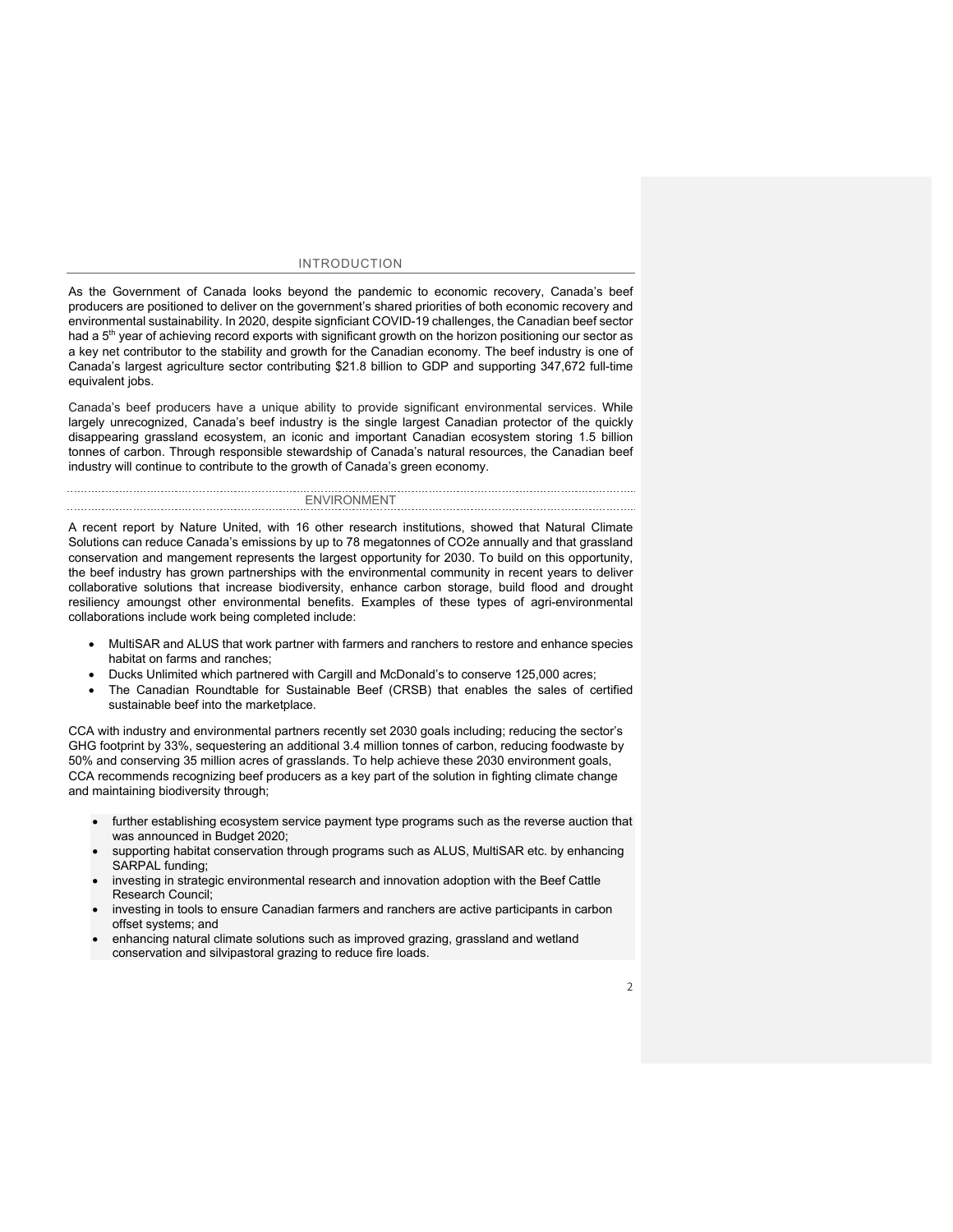CCA remains signficnatly concerned that the federal carbon tax negatively impacts the competitiveness of Canadian beef producers pushing agriculture production to other jurisdictions. A study completed at Western University, found that even when exempt from the fuel tax at \$40/ CO2e the carbon tax has a - \$25 per animal impact at the feedlot level and a -\$11 per animal impact at the cow-calf level. With Canada having one of the lowest GHG footprints per kilo of production at 50% of the global average and being the key conserver of the grassland ecosystem, this pushing of production to other jurisdictions would have serious economic and environmental implications. CCA recommends the government further advance tax rebates for agriculture producers to maintain Canadian agriculture production.

#### TRADE & MARKETING

Canada is a world leader in the production of high-quality beef, with 50 per cent of Canadian beef exported into over 58 countries. CCA is pleased with the improved market access that has been attained in recent years through CUSMA, CKFTA and CPTPP. CCA strongly supports the continued expansion of free trade as well as Canada's leadership to maintain and strengthen the World Trade Organization. In 2021, CCA worked closely with the Government of Canada to see the application for BSE negligible risk come to fruition. This change in risk status will help facilitate expanded access to foreign markets for various beef products currently limited by BSE era restrictions.

Asia remains a priority for potential economic growth for beef producers. CCA encourages the expansion of CPTPP and broadening market access for Canadian beef offals and over thirty-month beef in numerous Asian markets. Canada's higher tariff rate into the South Korean market than competitors and current export limitations within the market make Canada-South Korean negotiations a high priority for beef producers.

CCA also foresees the U.K., our largest trading partner under CETA, as an integral market for Canadian beef and recommends forging ahead with a full free trade agreement built upon the foundations of CPTPP. While there is opportunity, current trade challenges must also be addressed. For example the overall Canada-EU beef trade deficit (which includes the U.K.) was \$0.5 million in 2018, \$17.3 million in 2019 and \$96.8 million in 2020. CCA is significantly concerned with how beef trade with the EU and U.K. has progressed and has recently requested compensation to address the concerning imbalance caused by a number of trade limiting factors.

Continued and increased promotional activities that differentiate Canadian products and leverage Canada's reputation for high quality and safe food is key to continued growth. CCA recommends promoting healthy eating of Canadian agriculture products, including beef, within Canada and abroad. Additionally Canada needs to enhance market access trade resources to enable the timely optimization of current trade agreements similar to what competing countries are doing.

### ECONOMIC RESILIENCY Business risk management (BRM) programs are crucial to managing risk, particularly as market volatility

and extreme weather continues to affect agriculture. The 2021 drought and wildfires directly impacted producers from British Columbia through to Ontario and impacts to the entire industry will be felt in coming months and years. CCA's recommendations will help producers make economically viable decisions as timeliness is essential when dealing with extreme weather.

Aspects of BRM programs provide inequitable coverage amongst agriculture sectors and regions. To improve BRM programs, CCA recommends:

3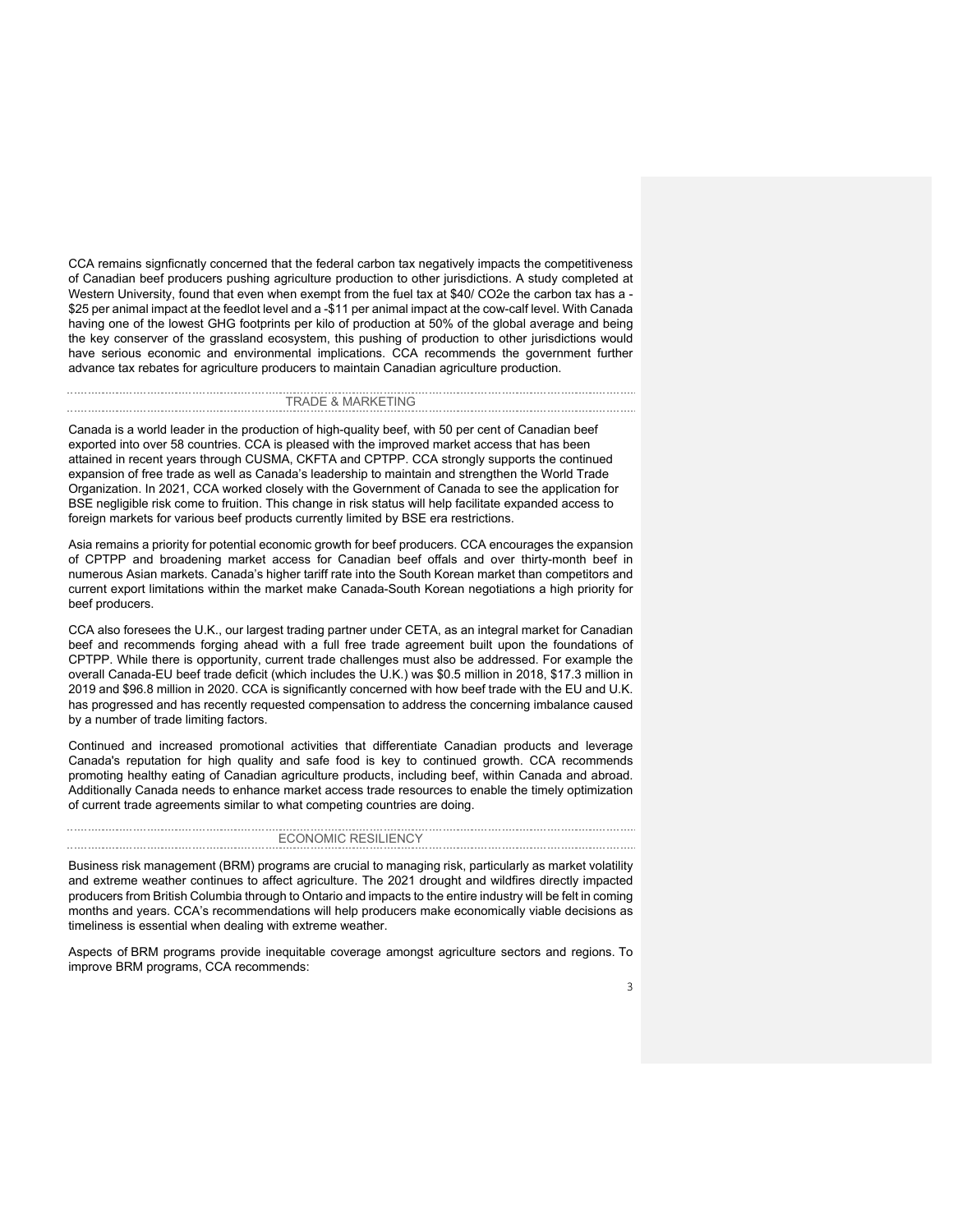- o Make Livestock Price Insurance (LPI) a permanent BRM program and not dependent on renewal under each agriculture policy framework. Broaden LPI to enable participation by cattle producers across Canada so the national beef industry can grow, including in the Maritimes, where there is not currently LPI. Young beef producers benefit greatly by LPI as it increases their ability to secure financing and survive downturns in the market.
- Make modifications to the Livestock Tax Deferral provision that would enable producers to selfelect when the tool can be utilized and ensure all cattle are eligible under the deferral provision. Events like drought, flooding or fires often force producers to sell animals such as calves and breeding stock earlier than anticipated, resulting in more than one sale in a fiscal year with debilitating tax implication and LPI helps producers better financially adapt.
- o Enhance AgriStability by increasing the compensation rate for 70% to 80%; removing, or significantly increasing the current \$3 million payment cap; and increasing the payment trigger from 70% to 85%.
- o Increase the interest free portion under the Advance Payments Program to \$500,000

Following the BSE negligible risk status earlier this year, CCA recommends the government update Canada's Specified Risk Material removal requirements that make Canada's processing industry less competitive compared to international competitors.

Labour continues to be a limiting factor to Canada's beef exports and growth potential. The beef sector is short 1,700 workers (CAHRC Survey, 2017) and it is anticipated that by 2029 the sector will be short more than 14,000. CCA recommends the Government ensure the new Agri-Food Immigration Pilot achieves its objective of filling labour shortages and prioritize increasing the skills and labour supply of workers in primary agriculture and agri-food processing.

CCA recommends the Government ensure competitiveness of Canada's processing sector through aligning our regulatory environment with the US and work to ensure Canada has a resilient processing sector that can deal with seasonal surges or any potential interruptions in processing.

**INNOVATION** Canada's beef industry has the opportunity, and demonstrated ability, to continually improve productivity and its environmental performance, while maintaining stewardship of air, water and soil resources. Continual innovation benefits producers and the economy while also ensuring the maintenance of crucial grasslands that contribute to carbon sequestration, biodiversity, and wildlife habitat. To ensure a thriving and sustainable agricultural industry, CCA recommends the Government increase applied agriculture research funding that support industry productivity and economic sustainability that also advances Canada's environmental objectives. Funding for long-term, high-risk research is also critical in areas including plant breeding and variety development, genetic improvement, etc. to take advantage of opportunities presented by emerging technologies.

Strengthening AAFC's research infrastructure, including AAFC's federally inspected research abattoir in Lacombe, to support pre-commercialization research related to productivity, automation, quality, and food safety is paramount to supporting both export and value-added production objectives.

The ability of Canadian agriculture to address the threats posed by animal pathogens, and emerging antimicrobial resistance will have major implications for the short and long-term health of Canadian agriculture, both domestically and internationally. Adequately funded, coordinated national surveillance networks are essential to target research, regulatory, and policy priorities related to animal health and

4